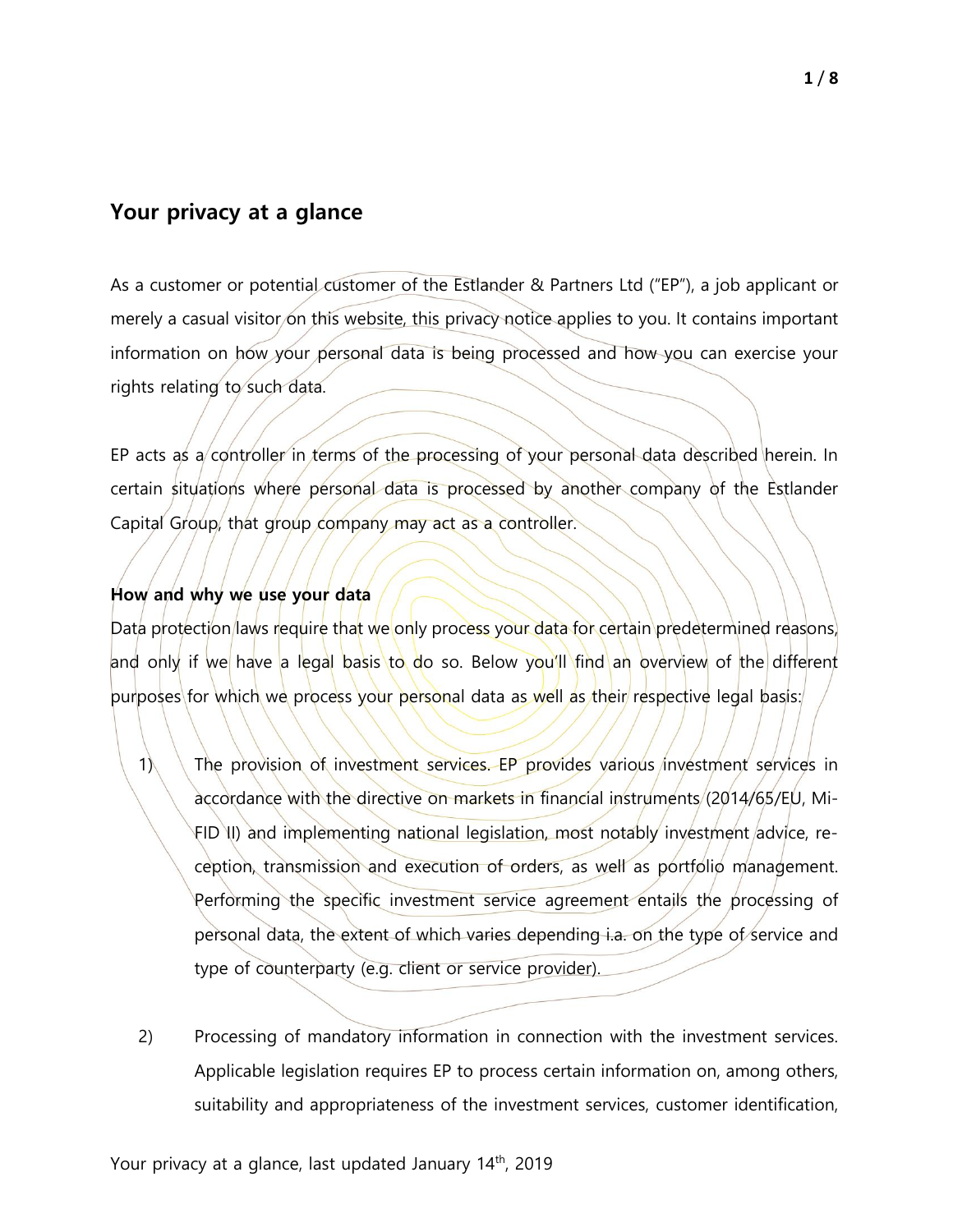information for the prevention of money-laundering and terrorism financing, client categorization and investment recommendations as well as in connection with reporting. Such information may, depending on i.a. the type of investment services and type of client, include personal data.

- 3) Customer relationship management, customer service and marketing. We at EP care for our customers and we do our utmost to maintain a good customer relationship. In the case of potential customers, we are keen on informing them about our services. This entails processing personal data, and such processing is based on our legitimate interest to keep our customers satisfied and to attract new customers. In certain situations, direct electronic marketing is based on your specific consent.
- 4) Tax reporting. National and international requisitions require us to collect and report certain information regarding the customer's taxation.
- $|5\rangle$  Handling of customer complaints and data subject requests. Although we strive to keep our customers satisfied, should a customer raise a complaint, we'll keep records of such complaints in accordance with applicable legislation. We'll also keep records of your requests as a data subject, in order to handle your matter as efficiently as possible.
- 6) Business development. Keeping up with the developments in the industry is important to us, which is why we consider it our legitimate interest to keep our business, products and services relevant and to help prepare us and our customers for the challenges of tomorrow.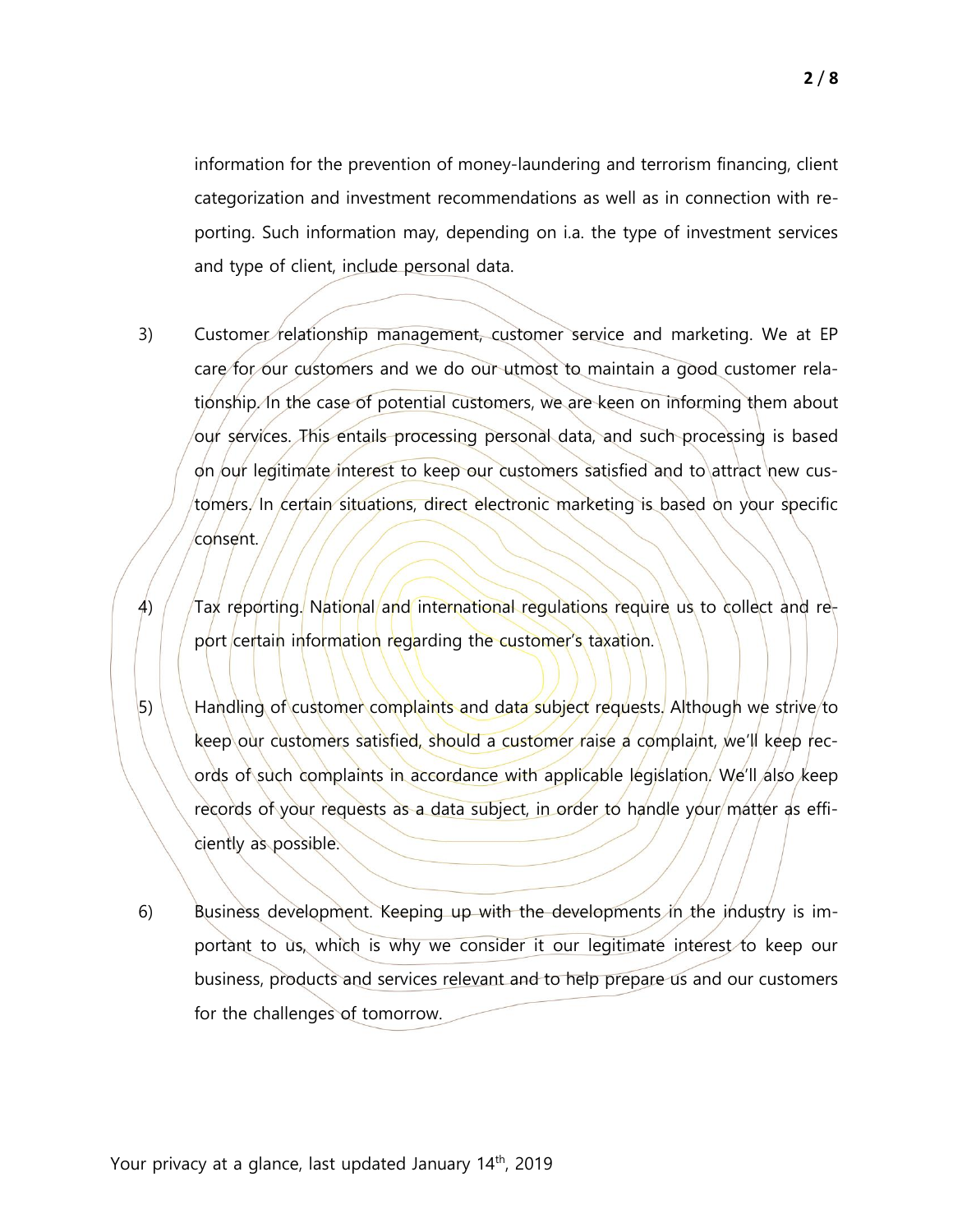- 7) Website experience and maintenance. We collect cookies for the proper use of our website and for enhanced user experience, which is based on our legitimate interest (please see below for further information on cookies).
- 8) Recruitment. If you apply for a job at EP, we handle your application, CV and other documents that contain personal data. Such processing is based on your consent.

Certain personal data is processed within the Estlander Capital Group, if it is deemed necessary and in accordance with applicable law. Such situations are e.g. to execute an agreement with you or to effectively manage a customer relationship. Processing within the group may also take place when required by law, such as client classification and the prevention of moneylaundering and terrorism financing.

Certain processing of personal data is necessary for the performance of contracts and to adherer to legal requirements applicable to EP. Should you not provide the necessary personal data, we may not be able to provide our services to you.

For the purposes specified above, we process the following categories/of personal data (with examples in brackets):

- a) Basic identification data (name, social security number/date of birth).
- b) Contact details (name, phone, e-mail and domicile).
- c) Information, which is needed to fulfill our regulatory requirements when providing our services (financial information, investment experience and knowledge, suitability and appropriateness assessment).
- d) Data on the customer relationship (e.g. service language, contract information, marketing consent, transaction details)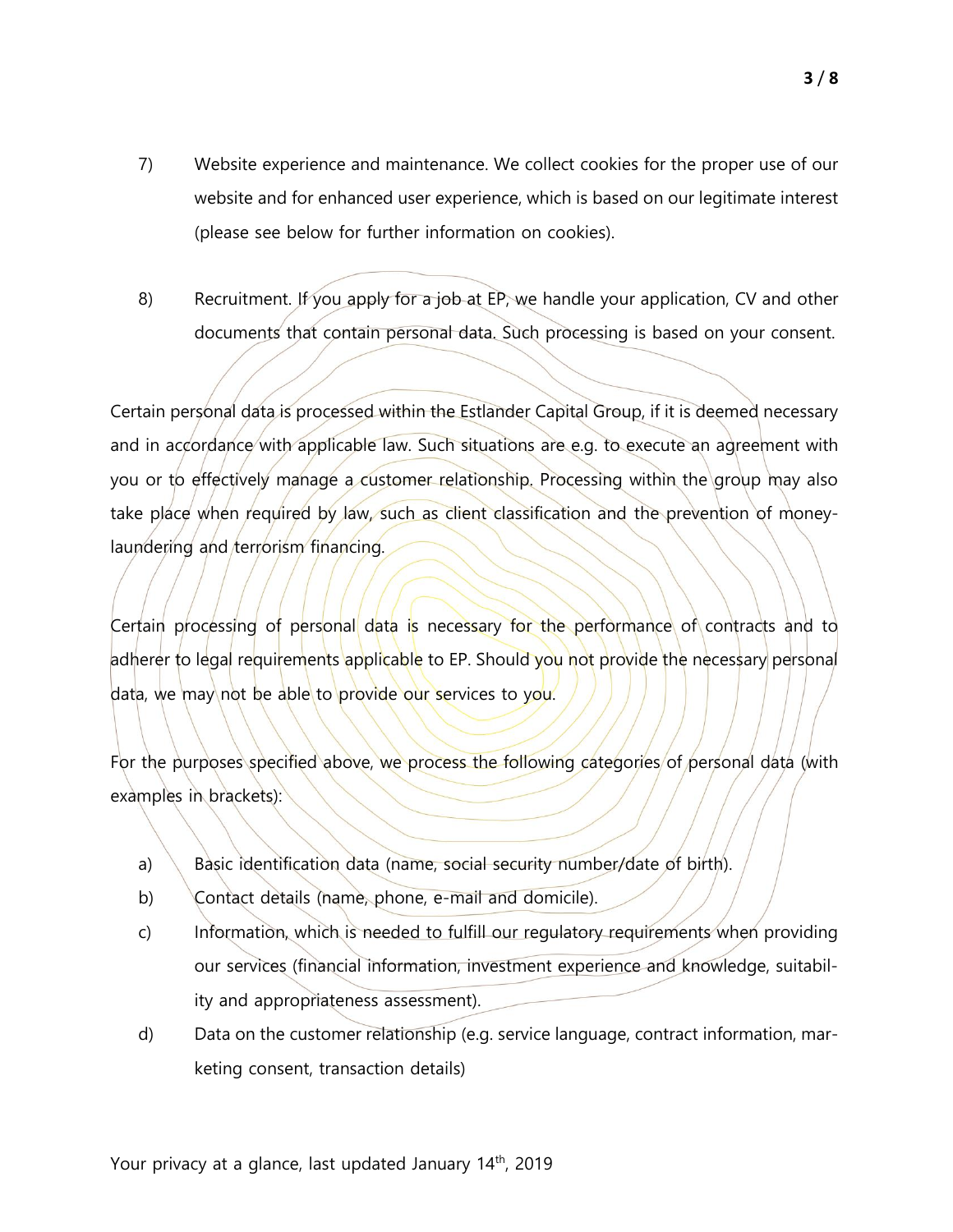- e) Information required for us in order to adhere to tax reporting obligations (e.g. tax domicile and tax number)
- f) Data relating to know your customer procedures and customer identification, including information on beneficial owners.
- g) Information and details regarding customer complaints and data subject requests.
- h) Data on how you use the website estlanderpartners.fi.
- i) Recruitment information (CV, applications, experience and education).
- j) Consents (for direct electronic marketing and recruitment).

Please keep in mind that that the specific personal data processed and the extent of the processing vary depending on i.a. your position (e.g. as a client, potential client, website visitor or contact person of a service provider), the types of services provided, and client category.

## **When and how we collect data?**

We collect data from you at the commencement of your customer relationship to us as well as during it to administer and take care of what is necessary for your client contract and your customer relationship.

We may also collect data within the other companies within the Estlander Capital Group and from third parties, with whom we co-operate to provide you with our services and manage your customer relationship. In addition, we may collect data from publicly available sources provided by authorities (for example the population register center, commercial registers, and supervisory authorities) and international organizations like the EU and the UN.

We also automatically collect certain technical data, when you visit our website at estlanderpartners.fi.

### **We use cookies**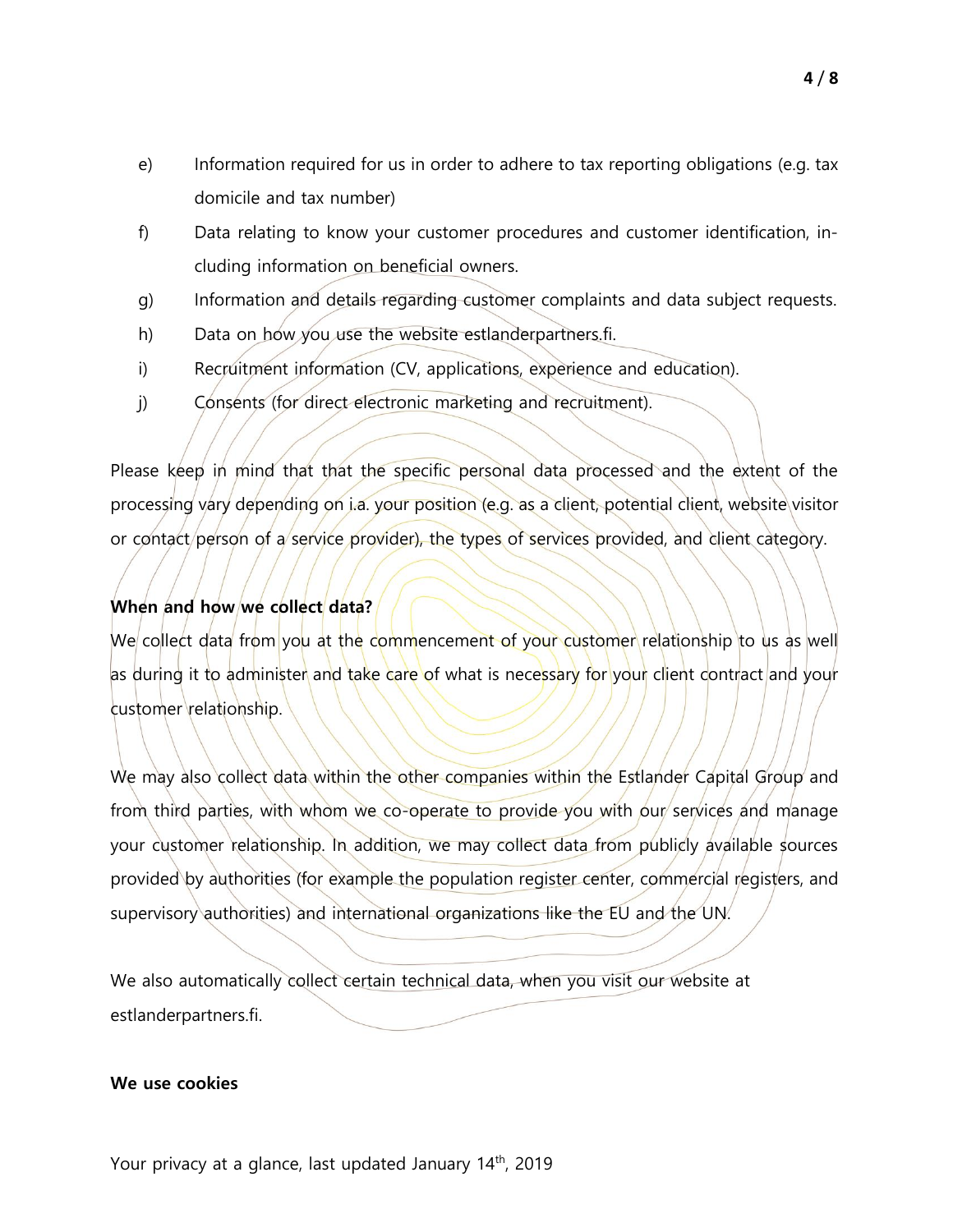We only use necessary cookies to provide the website, improve their functionality, follow up the use of and improving safety of the website. The data is not used for identifying individual visitors. You can turn off cookies, but that may impact the functionality of the website and that they may not necessarily be available as intended.

### **Your Rights**

As a data subject you have several rights as listed below. You can exercise your rights by sending us an email at [privacy@estlanderpartners.com](mailto:privacy@estlanderpartners.com). You're entitled to exercise your rights free of charge. However, for repetitive requests, or requests that are manifestly unfounded or excessive, we reserve a right to charge a reasonable fee.

## Right to access data that we hold on you

You have the right to access the personal data that we hold on you. We may not always be able to meet/your/request to provide you with your information as your right might be restricted based on e.g. law or the need to protect the integrity of another person.

### Right to withdraw your consent

To the extent that processing your personal data is based on consent, for example electronic direct marketing, you are entitled to change your mind at any time and withdraw your consent by notifying us per e-mail on or by unsubscribing to newsletters sent to you.

### Right to request correction of inaccurate or incomplete data

If you note that the information we have on you is incorrect or incomplete, you have the right to request correction thereof by submitting a written request.

#### Right to object to processing

You have the right to object to the processing of your personal data based on legitimate interest and for marketing, including profiling. You are required to specify the specific situation where you are objecting to the processing.

Your privacy at a glance, last updated January 14<sup>th</sup>, 2019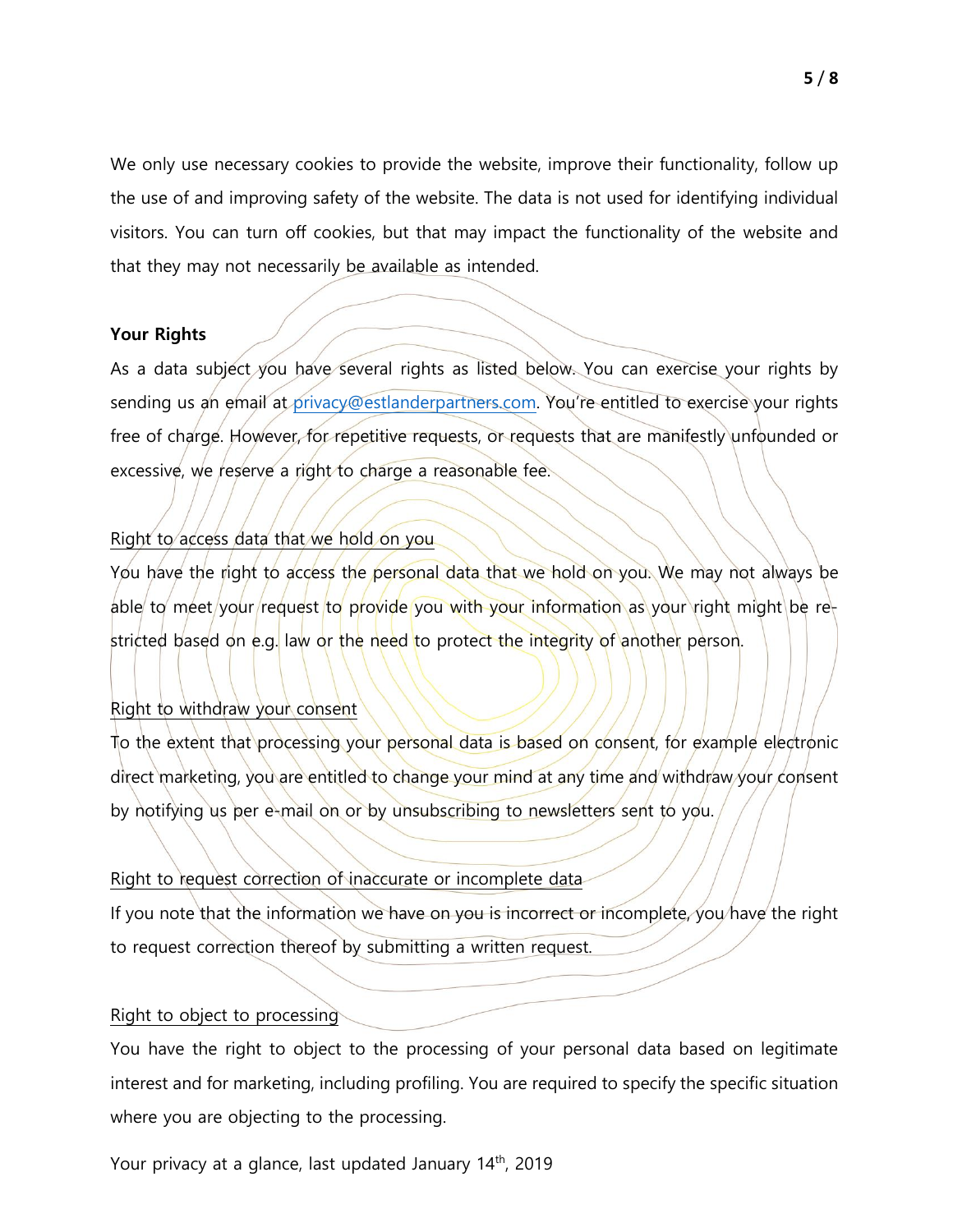## Right to request limitation of the processing

You have the right to request that the processing of your personal data is restricted if

- you deny that they are correct
- the processing is illegal but you anyhow object to a deletion
- we do not longer need the data but you need it to manage a legal claim, or
- you have objected to the processing and the matter has not yet been clarified.

The processing is then restricted only to storing the data and, as applicable, managing legal claims.

## Right to port your data

You may ask to have the data that you have provided to us and that is processed automatically transferred in a machine-readable format to yourself or another service provider designated by you. We will not transfer data to the extent that it includes data on another individual.

## You have the right "to be forgotten"

You may request the deletion of any personal data we hold about you. This does not necessarily mean that all your personal data is erased, if there is another legal ground for keeping them, e.g. our legal obligation.

## You have the right to lodge a complaint

If you are not happy with how we process your personal data, we do hope that you first contact us and give us the opportunity to sort things out. You may naturally also contact the supervisory authority directly. The Finnish supervisory authority is the Finnish Data Protection Ombudsman. You may also contact the supervisory authority in your country of residence.

### **How secure is the data we process?**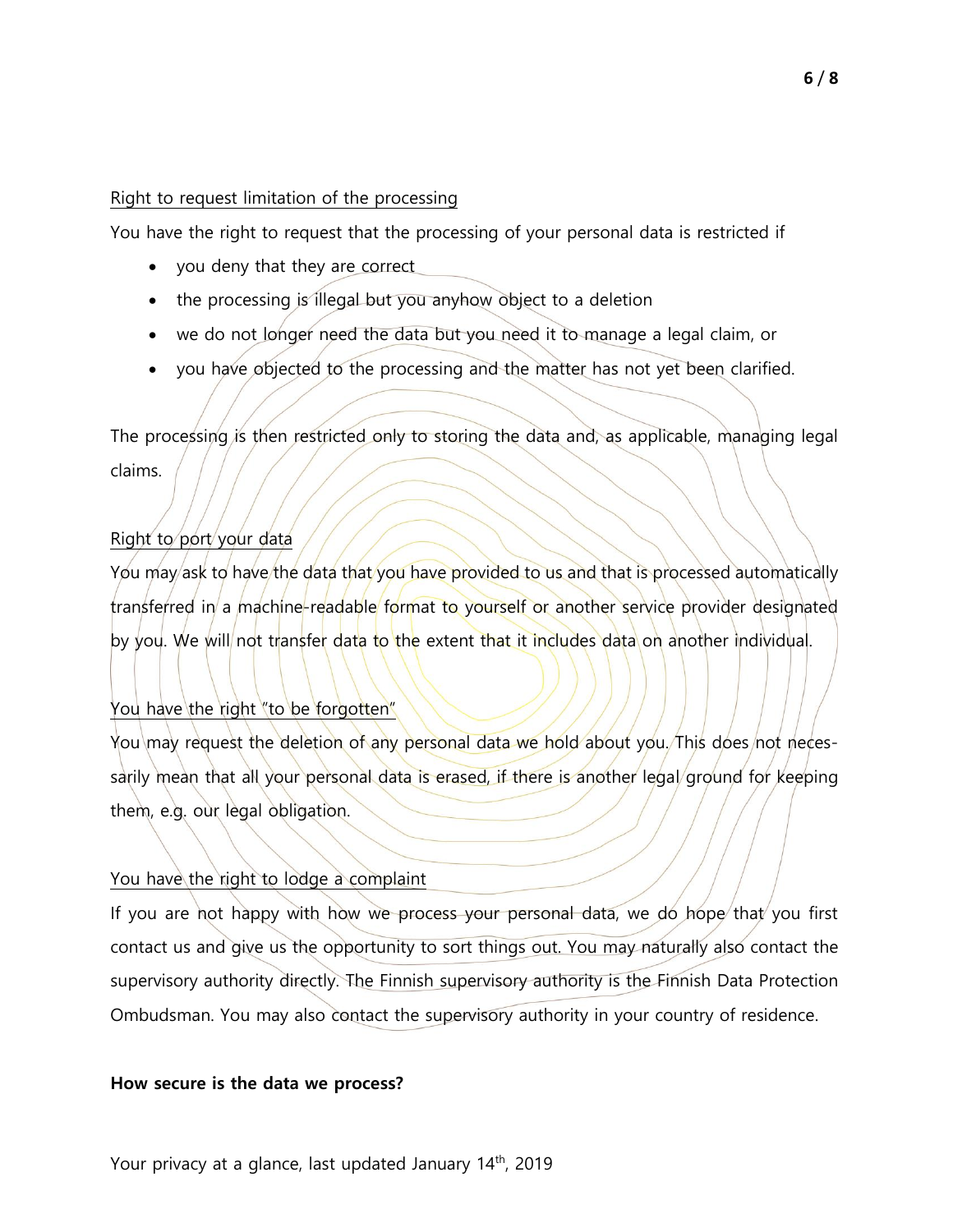Protecting your personal data is key to our business and part of our compliance and risk management. We have taken appropriate organizational and technical measures to ensure that your data is safely kept and protected from unauthorized processing and loss.

### **How long do we store your data?**

We store your data as long as needed for the purpose for which they were collected or required by law. The exact storage period varies depending on the purpose and the applicable legal requirements. Although it's not feasible to predetermine the storage period for all personal data, i.a. the following legal requirements and principles are used to determine the storage period from time to time:

- a) data on client orders and transactions are stored at least for seven years
- b) customer communication data are stored at least for seven years
- c) data relating to know your customer procedures and customer identification are stored for at least five years after the customer relationship has ended
- d) customer complaints data (other than customer communication data) and data subject requests are stored for as long as they are necessary to handle the complaint and possible related legal matters, and
- e) data on potential customers are stored for as long as the person is deemed a potential client to us.

### **Third parties to whom your personal data is disclosed**

Personal data processed in relation to your customer relationship is only disclosed to our cooperation partners to the extent necessary for providing our services to you and executing your client contract or you have consented thereto. Such co-operations are based on written agreements that ensures that your personal data is protected. The third parties referred to are mainly other companies of the Estlander Capital Group as well as fund management companies and other service providers relating to the provision of our investment services.